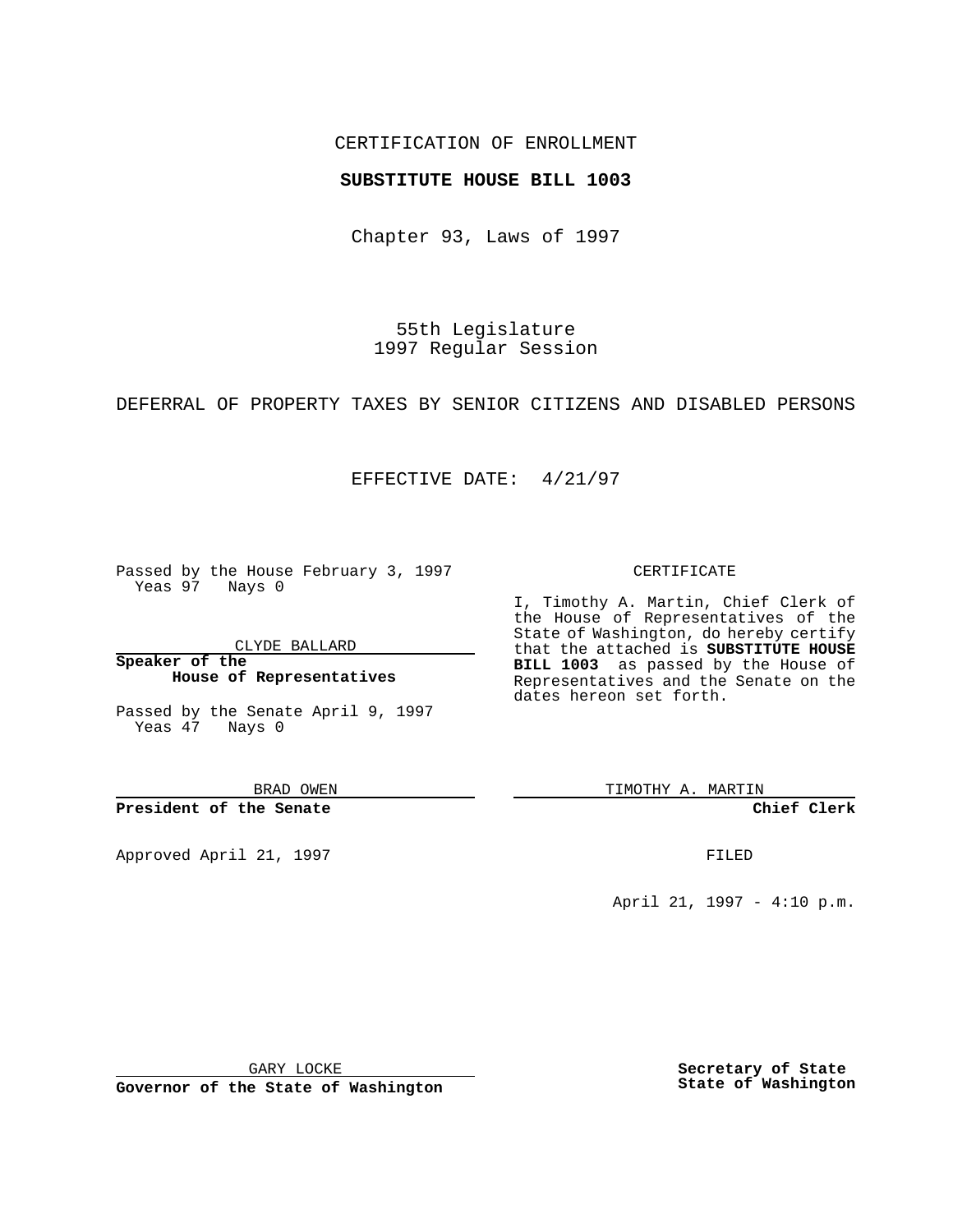# **SUBSTITUTE HOUSE BILL 1003** \_\_\_\_\_\_\_\_\_\_\_\_\_\_\_\_\_\_\_\_\_\_\_\_\_\_\_\_\_\_\_\_\_\_\_\_\_\_\_\_\_\_\_\_\_\_\_

\_\_\_\_\_\_\_\_\_\_\_\_\_\_\_\_\_\_\_\_\_\_\_\_\_\_\_\_\_\_\_\_\_\_\_\_\_\_\_\_\_\_\_\_\_\_\_

Passed Legislature - 1997 Regular Session

#### **State of Washington 55th Legislature 1997 Regular Session**

**By** House Committee on Finance (originally sponsored by Representatives Pennington, Hatfield, Mielke, Thompson, Cole, DeBolt, D. Sommers, Conway, Boldt, Alexander, Schoesler, Kessler, Bush, Smith, Dyer and O'Brien)

Read first time 01/21/97.

 AN ACT Relating to deferral of property taxes by senior citizens and disabled persons; amending RCW 84.38.020; and declaring an emergency.

BE IT ENACTED BY THE LEGISLATURE OF THE STATE OF WASHINGTON:

 **Sec. 1.** RCW 84.38.020 and 1996 c 230 s 1614 are each amended to read as follows:

 Unless a different meaning is plainly required by the context, the following words and phrases as hereinafter used in this chapter shall have the following meanings:

 (1) "Claimant" means a person who either elects or is required under RCW 84.64.050 to defer payment of the special assessments and/or real property taxes accrued on the claimant's residence by filing a declaration to defer as provided by this chapter.

 When two or more individuals of a household file or seek to file a declaration to defer, they may determine between them as to who the claimant shall be.

(2) "Department" means the state department of revenue.

 (3) "Equity value" means the amount by which the fair market value of a residence as determined from the records of the county assessor